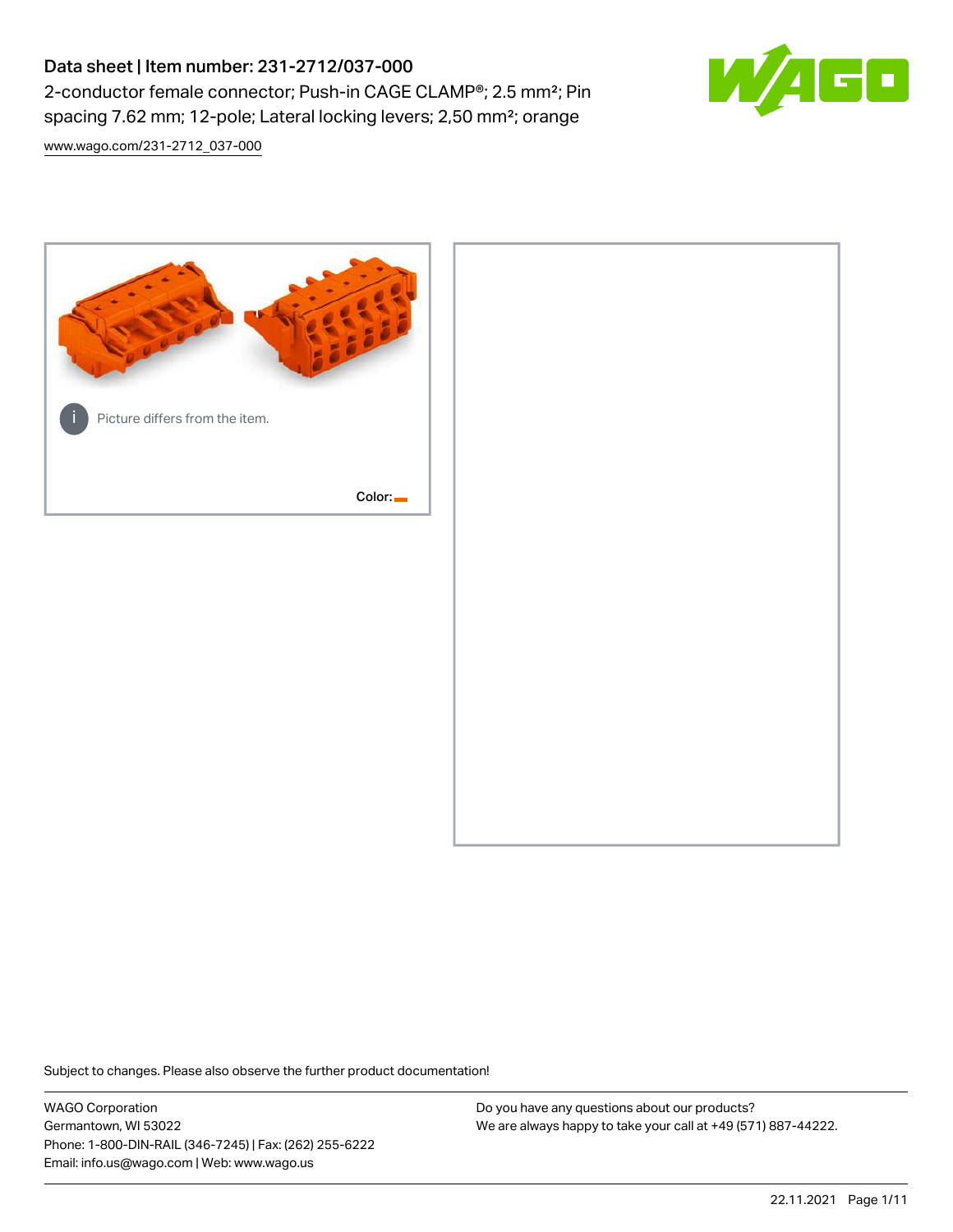

Dimensions in mm

 $L =$  (pole no.  $-2$ ) x pin spacing + 12.5 mm

2- to 3-pole female connectors – one latch only

#### Item description

- **Universal connection for all conductor types**
- **Two conductor entries per pole**
- $\blacksquare$ For looping through power or data buses
- $\blacksquare$ Bus connection is retained, even when unmated
- $\blacksquare$ Push-in termination of solid and ferruled conductors
- $\blacksquare$ With coding fingers

Subject to changes. Please also observe the further product documentation!

WAGO Corporation Germantown, WI 53022 Phone: 1-800-DIN-RAIL (346-7245) | Fax: (262) 255-6222 Email: info.us@wago.com | Web: www.wago.us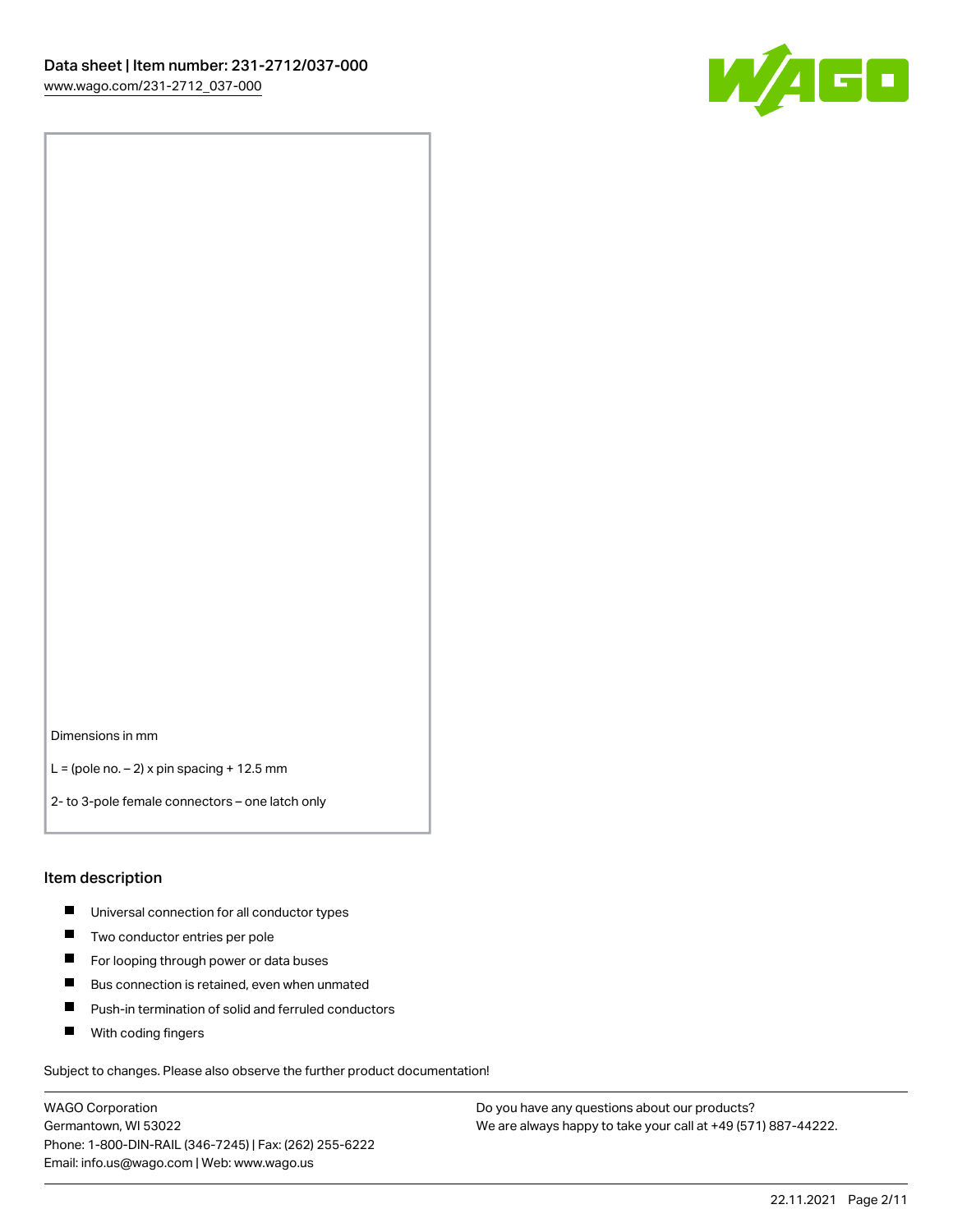

#### Data Notes

| .                    |                                                                                                                                                                                                                                                                                                                                   |
|----------------------|-----------------------------------------------------------------------------------------------------------------------------------------------------------------------------------------------------------------------------------------------------------------------------------------------------------------------------------|
| Safety information 1 | The MCS-MULTI CONNECTION SYSTEM includes connectors<br>without breaking capacity in accordance with DIN EN 61984. When<br>used as intended, these connectors must not be connected<br>/disconnected when live or under load. The circuit design should<br>ensure header pins, which can be touched, are not live when<br>unmated. |
| Variants:            | Gold-plated or partially gold-plated contact surfaces<br>Other versions (or variants) can be requested from WAGO Sales or<br>configured at https://configurator.wago.com/                                                                                                                                                         |

## Electrical data

## IEC Approvals

| Ratings per                 | IEC/EN 60664-1                                                        |
|-----------------------------|-----------------------------------------------------------------------|
| Rated voltage (III / 3)     | 500 V                                                                 |
| Rated surge voltage (III/3) | 6 <sub>k</sub> V                                                      |
| Rated voltage (III/2)       | 630 V                                                                 |
| Rated surge voltage (III/2) | 6 <sub>k</sub> V                                                      |
| Nominal voltage (II/2)      | 1000 V                                                                |
| Rated surge voltage (II/2)  | 6 kV                                                                  |
| Rated current               | 16 A                                                                  |
| Legend (ratings)            | $(III / 2)$ $\triangle$ Overvoltage category III / Pollution degree 2 |

## UL Approvals

| Approvals per                  | UL 1059 |
|--------------------------------|---------|
| Rated voltage UL (Use Group B) | 300 V   |
| Rated current UL (Use Group B) | 20 A    |
| Rated voltage UL (Use Group D) | 300 V   |
| Rated current UL (Use Group D) | 10 A    |

## Ratings per UL

| Rated voltage UL 1977 | 600 V |
|-----------------------|-------|
| Rated current UL 1977 | 20A   |

Subject to changes. Please also observe the further product documentation!

WAGO Corporation Germantown, WI 53022 Phone: 1-800-DIN-RAIL (346-7245) | Fax: (262) 255-6222 Email: info.us@wago.com | Web: www.wago.us Do you have any questions about our products? We are always happy to take your call at +49 (571) 887-44222.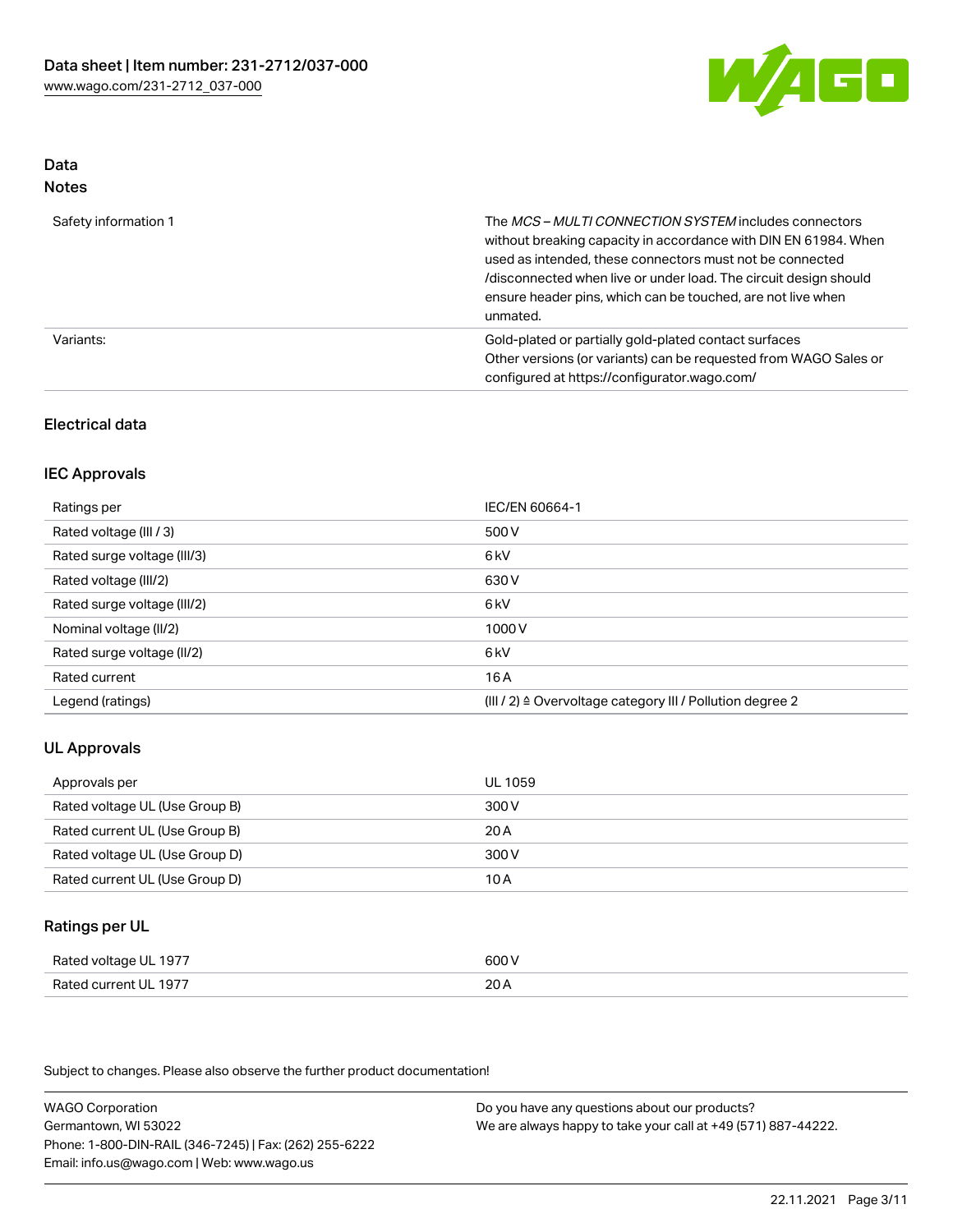

## CSA Approvals

| Approvals per                   | CSA   |
|---------------------------------|-------|
| Rated voltage CSA (Use Group B) | 300 V |
| Rated current CSA (Use Group B) | 15 A  |
| Rated voltage CSA (Use Group D) | 300 V |
| Rated current CSA (Use Group D) | 10 A  |

## Connection data

| Total number of connection points | 24 |
|-----------------------------------|----|
| Total number of potentials        |    |
| Number of connection types        |    |
| Number of levels                  |    |

## Connection 1

#### Connection technology **Push-in CAGE CLAMP<sup>®</sup>**

|                                                   | Push-in CAGE CLAMP                     |
|---------------------------------------------------|----------------------------------------|
| Actuation type                                    | Operating tool                         |
| Solid conductor                                   | $0.2$ 2.5 mm <sup>2</sup> / 24  12 AWG |
| Fine-stranded conductor                           | $0.2$ 2.5 mm <sup>2</sup> / 24  12 AWG |
| Fine-stranded conductor; with insulated ferrule   | $0.251.5$ mm <sup>2</sup>              |
| Fine-stranded conductor; with uninsulated ferrule | $0.252.5$ mm <sup>2</sup>              |
| Strip length                                      | $910$ mm / 0.35  0.39 inch             |
| Number of poles                                   | 12                                     |
| Conductor entry direction to mating direction     | 0°                                     |

## Physical data

| Pin spacing | 7.62 mm / 0.3 inch     |
|-------------|------------------------|
| Width       | 105.25 mm / 4.144 inch |
| Height      | 20.8 mm / 0.819 inch   |
| Depth       | 29.8 mm / 1.173 inch   |

## Plug-in connection

| Contact type (pluggable connector) | Female connector/socket |
|------------------------------------|-------------------------|
| Connector (connection type)        | for conductor           |
| Mismating protection               | No                      |
| Locking of plug-in connection      | locking lever           |
|                                    |                         |

Subject to changes. Please also observe the further product documentation!

| <b>WAGO Corporation</b>                                | Do you have any questions about our products?                 |
|--------------------------------------------------------|---------------------------------------------------------------|
| Germantown, WI 53022                                   | We are always happy to take your call at +49 (571) 887-44222. |
| Phone: 1-800-DIN-RAIL (346-7245)   Fax: (262) 255-6222 |                                                               |
| Email: info.us@wago.com   Web: www.wago.us             |                                                               |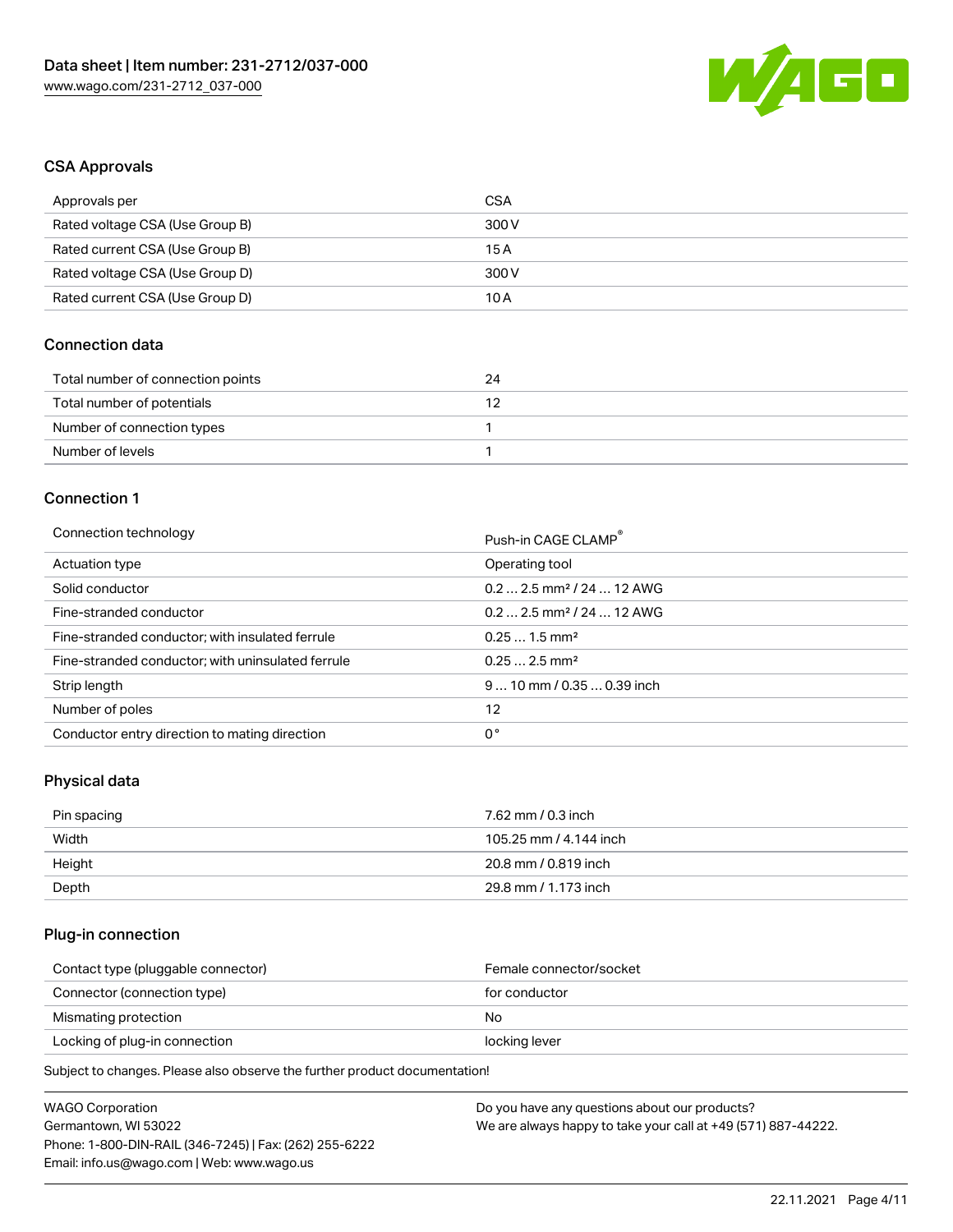

## Material data

| Color                       | orange                            |
|-----------------------------|-----------------------------------|
| Material group              |                                   |
| Insulation material         | Polyamide (PA66)                  |
| Flammability class per UL94 | V <sub>0</sub>                    |
| Clamping spring material    | Chrome nickel spring steel (CrNi) |
| Contact material            | Copper alloy                      |
| Contact plating             | tin-plated                        |
| Fire load                   | $0.68$ MJ                         |
| Weight                      | 35.1 g                            |

#### Environmental requirements

## Commercial data

| Product Group         | 3 (Multi Conn. System) |
|-----------------------|------------------------|
| PU (SPU)              | 10 Stück               |
| Packaging type        | box                    |
| Country of origin     | PL                     |
| <b>GTIN</b>           | 4044918565820          |
| Customs tariff number | 8536694040             |

## Approvals / Certificates

#### Country specific Approvals

|      |                          |                                 | Certificate |
|------|--------------------------|---------------------------------|-------------|
| Logo | Approval                 | <b>Additional Approval Text</b> | name        |
|      | CB.                      | IEC 61984                       | NL-39756    |
|      | DEKRA Certification B.V. |                                 |             |

#### Ship Approvals

| Logo | Approval                                  | <b>Additional Approval Text</b> | Certificate<br>name             |
|------|-------------------------------------------|---------------------------------|---------------------------------|
| ABS  | <b>ABS</b><br>American Bureau of Shipping | $\overline{\phantom{a}}$        | 19-<br>HG1869876-<br><b>PDA</b> |

#### UL-Approvals

Subject to changes. Please also observe the further product documentation!

| <b>WAGO Corporation</b>                                | Do you have any questions about our products?                 |  |
|--------------------------------------------------------|---------------------------------------------------------------|--|
| Germantown, WI 53022                                   | We are always happy to take your call at +49 (571) 887-44222. |  |
| Phone: 1-800-DIN-RAIL (346-7245)   Fax: (262) 255-6222 |                                                               |  |
| Email: info.us@wago.com   Web: www.wago.us             |                                                               |  |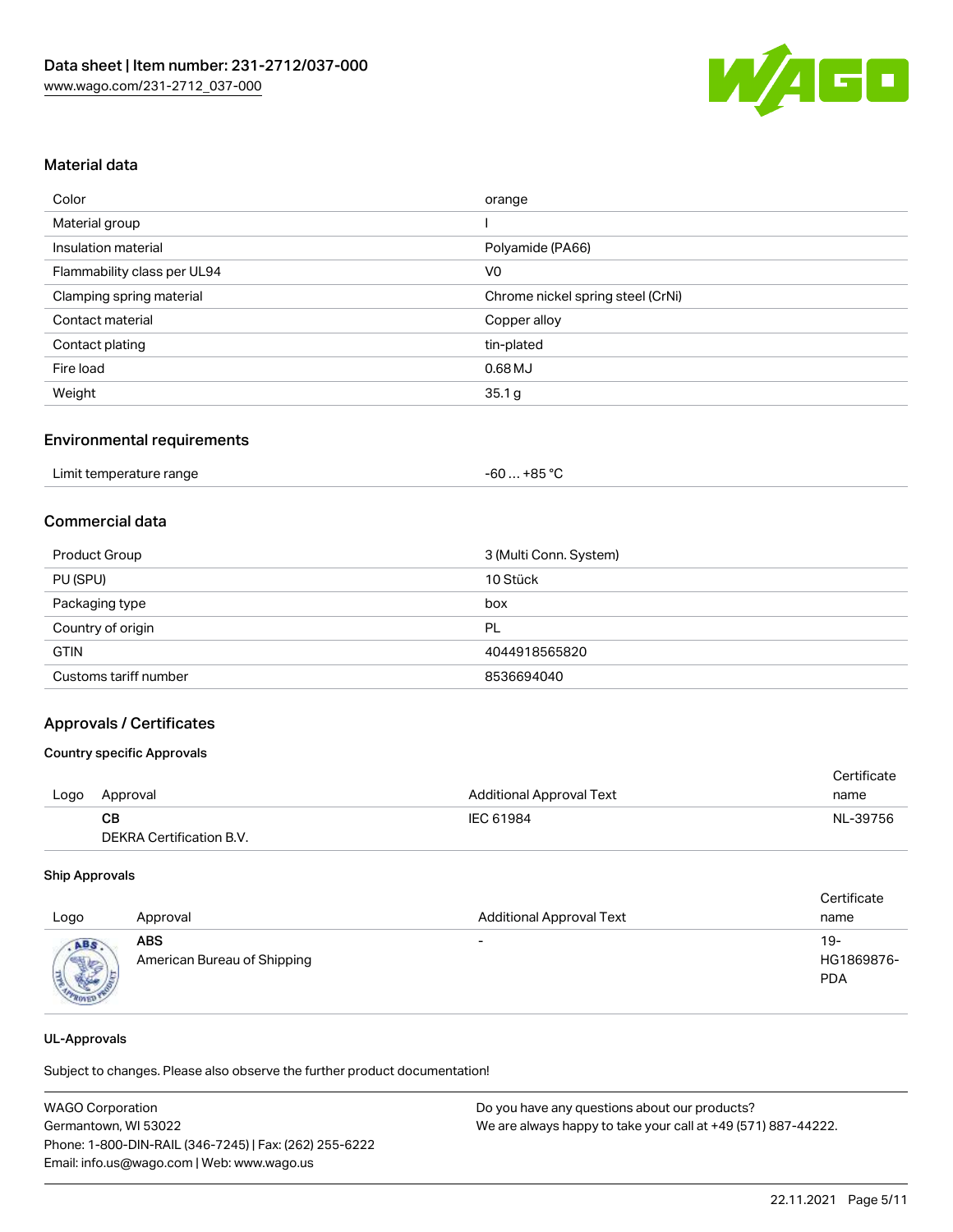

| Logo                       | Approval                            | <b>Additional Approval Text</b> | Certificate<br>name |
|----------------------------|-------------------------------------|---------------------------------|---------------------|
| Э                          | UL<br>UL International Germany GmbH | <b>UL 1059</b>                  | E45172              |
| $\boldsymbol{\mathcal{L}}$ | UL<br>UL International Germany GmbH | <b>UL 1977</b>                  | E45171              |

## **Counterpart**



## Optional accessories

#### Strain relief

Strain relief plate



Item no.: 734-428 nten no... 754-426<br>Strain relief plate; orange [www.wago.com/734-428](http://www.wago.com/734-428)

Phone: 1-800-DIN-RAIL (346-7245) | Fax: (262) 255-6222

Email: info.us@wago.com | Web: www.wago.us

| <b>Ferrules</b>         |                                                                            |                                                                                                    |                      |
|-------------------------|----------------------------------------------------------------------------|----------------------------------------------------------------------------------------------------|----------------------|
| Ferrule                 |                                                                            |                                                                                                    |                      |
|                         | Item no.: 216-101                                                          |                                                                                                    |                      |
|                         |                                                                            | Ferrule; Sleeve for 0.5 mm <sup>2</sup> / AWG 22; uninsulated; electro-tin plated; silver-colored  | www.wago.com/216-101 |
|                         | Item no.: 216-104                                                          |                                                                                                    |                      |
|                         |                                                                            | Ferrule; Sleeve for 1.5 mm <sup>2</sup> / AWG 16; uninsulated; electro-tin plated; silver-colored  | www.wago.com/216-104 |
|                         | Item no.: 216-106                                                          |                                                                                                    |                      |
|                         |                                                                            | Ferrule; Sleeve for 2.5 mm <sup>2</sup> / AWG 14; uninsulated; electro-tin plated; silver-colored  | www.wago.com/216-106 |
|                         | Item no.: 216-102                                                          |                                                                                                    |                      |
|                         |                                                                            | Ferrule; Sleeve for 0.75 mm <sup>2</sup> / AWG 20; uninsulated; electro-tin plated; silver-colored | www.wago.com/216-102 |
|                         | Subject to changes. Please also observe the further product documentation! |                                                                                                    |                      |
| <b>WAGO Corporation</b> |                                                                            | Do you have any questions about our products?                                                      |                      |
|                         | Germantown, WI 53022                                                       | We are always happy to take your call at +49 (571) 887-44222.                                      |                      |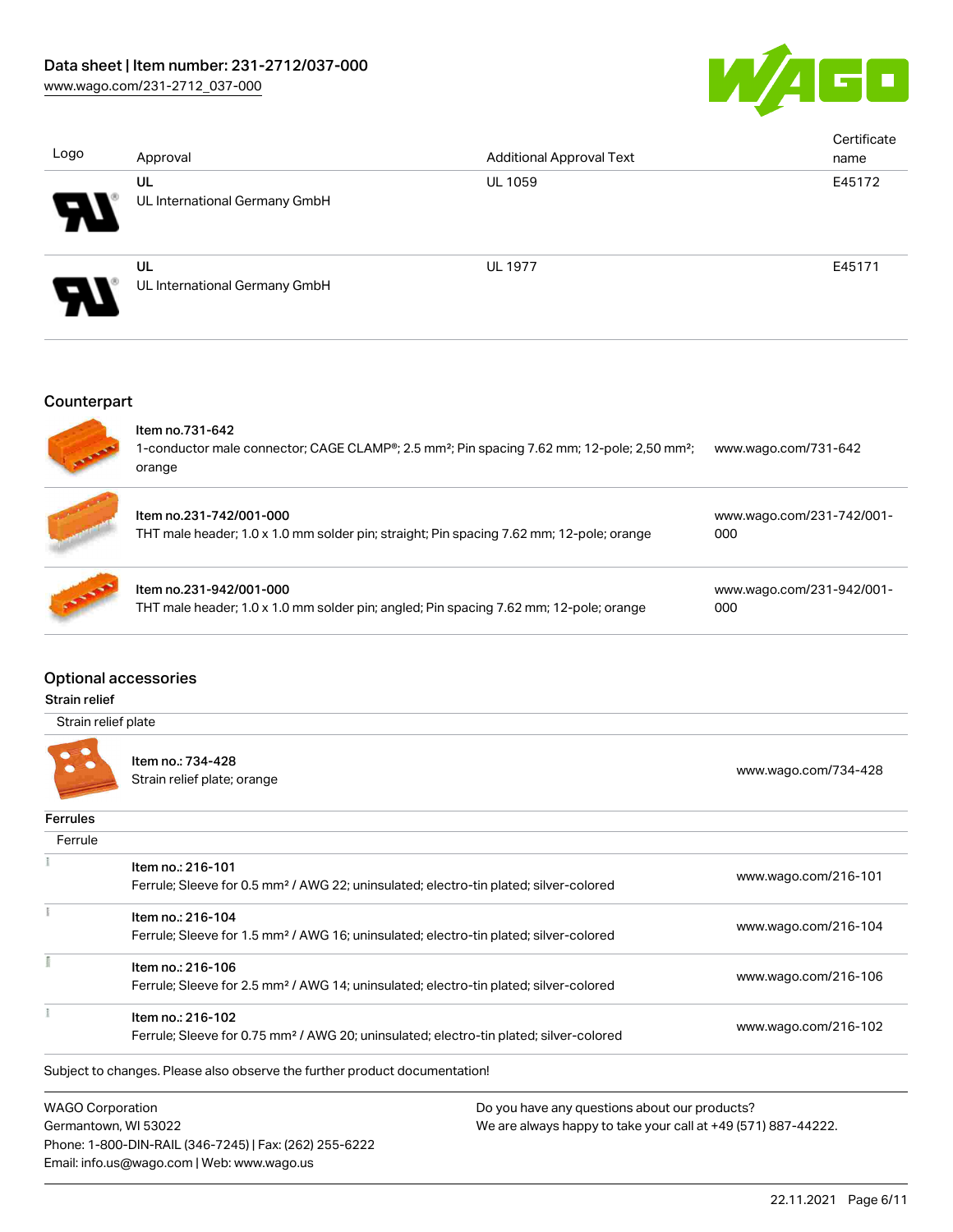## Data sheet | Item number: 231-2712/037-000

Phone: 1-800-DIN-RAIL (346-7245) | Fax: (262) 255-6222

Email: info.us@wago.com | Web: www.wago.us

[www.wago.com/231-2712\\_037-000](http://www.wago.com/231-2712_037-000)



|   | Item no.: 216-103<br>Ferrule; Sleeve for 1 mm <sup>2</sup> / AWG 18; uninsulated; electro-tin plated                                                                                              | www.wago.com/216-103                                          |
|---|---------------------------------------------------------------------------------------------------------------------------------------------------------------------------------------------------|---------------------------------------------------------------|
|   | Item no.: 216-123<br>Ferrule; Sleeve for 1 mm <sup>2</sup> / AWG 18; uninsulated; electro-tin plated; silver-colored                                                                              | www.wago.com/216-123                                          |
|   | Item no.: 216-122<br>Ferrule; Sleeve for 0.75 mm <sup>2</sup> / AWG 20; uninsulated; electro-tin plated; silver-colored                                                                           | www.wago.com/216-122                                          |
|   | Item no.: 216-124<br>Ferrule; Sleeve for 1.5 mm <sup>2</sup> / AWG 16; uninsulated; electro-tin plated                                                                                            | www.wago.com/216-124                                          |
|   | Item no.: 216-142<br>Ferrule; Sleeve for 0.75 mm <sup>2</sup> / 18 AWG; uninsulated; electro-tin plated; electrolytic copper; gastight<br>crimped; acc. to DIN 46228, Part 1/08.92                | www.wago.com/216-142                                          |
|   | Item no.: 216-132<br>Ferrule; Sleeve for 0.34 mm <sup>2</sup> / AWG 24; uninsulated; electro-tin plated                                                                                           | www.wago.com/216-132                                          |
|   | Item no.: 216-121<br>Ferrule; Sleeve for 0.5 mm <sup>2</sup> / AWG 22; uninsulated; electro-tin plated; silver-colored                                                                            | www.wago.com/216-121                                          |
|   | Item no.: 216-143<br>Ferrule; Sleeve for 1 mm <sup>2</sup> / AWG 18; uninsulated; electro-tin plated; electrolytic copper; gastight<br>crimped; acc. to DIN 46228, Part 1/08.92                   | www.wago.com/216-143                                          |
|   | Item no.: 216-131<br>Ferrule; Sleeve for 0.25 mm <sup>2</sup> / AWG 24; uninsulated; electro-tin plated; silver-colored                                                                           | www.wago.com/216-131                                          |
|   | Item no.: 216-141<br>Ferrule; Sleeve for 0.5 mm <sup>2</sup> / 20 AWG; uninsulated; electro-tin plated; electrolytic copper; gastight<br>crimped; acc. to DIN 46228, Part 1/08.92                 | www.wago.com/216-141                                          |
|   | Item no.: 216-152<br>Ferrule; Sleeve for 0.34 mm <sup>2</sup> / AWG 24; uninsulated; electro-tin plated                                                                                           | www.wago.com/216-152                                          |
|   | Item no.: 216-203<br>Ferrule; Sleeve for 1 mm <sup>2</sup> / AWG 18; insulated; electro-tin plated; red                                                                                           | www.wago.com/216-203                                          |
|   | Item no.: 216-202<br>Ferrule; Sleeve for 0.75 mm <sup>2</sup> / 18 AWG; insulated; electro-tin plated; gray                                                                                       | www.wago.com/216-202                                          |
|   | Item no.: 216-151<br>Ferrule; Sleeve for 0.25 mm <sup>2</sup> / AWG 24; uninsulated; electro-tin plated                                                                                           | www.wago.com/216-151                                          |
| 1 | Item no.: 216-204<br>Ferrule; Sleeve for 1.5 mm <sup>2</sup> / AWG 16; insulated; electro-tin plated; black                                                                                       | www.wago.com/216-204                                          |
|   | Item no.: 216-144<br>Ferrule; Sleeve for 1.5 mm <sup>2</sup> / AWG 16; uninsulated; electro-tin plated; electrolytic copper; gastight<br>crimped; acc. to DIN 46228, Part 1/08.92; silver-colored | www.wago.com/216-144                                          |
|   | Item no.: 216-201<br>Ferrule; Sleeve for 0.5 mm <sup>2</sup> / 20 AWG; insulated; electro-tin plated; white                                                                                       | www.wago.com/216-201                                          |
|   | Item no.: 216-223                                                                                                                                                                                 | www.wago.com/216-223                                          |
|   | Subject to changes. Please also observe the further product documentation!                                                                                                                        |                                                               |
|   | <b>WAGO Corporation</b><br>Do you have any questions about our products?<br>Germantown, WI 53022                                                                                                  | We are always happy to take your call at +49 (571) 887-44222. |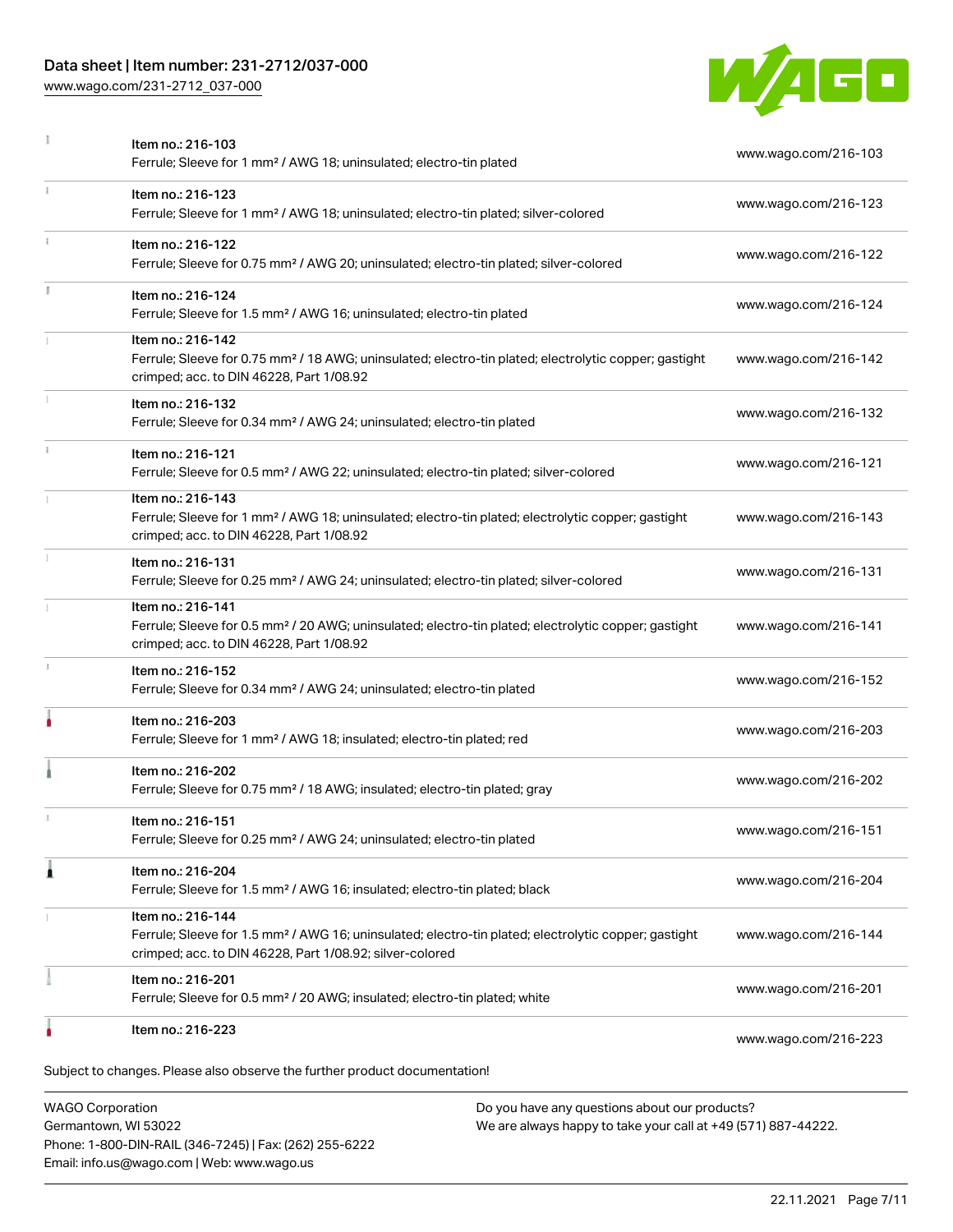[www.wago.com/231-2712\\_037-000](http://www.wago.com/231-2712_037-000)



|                   | Ferrule; Sleeve for 1 mm <sup>2</sup> / AWG 18; insulated; electro-tin plated; red                                                                                                                      |                      |
|-------------------|---------------------------------------------------------------------------------------------------------------------------------------------------------------------------------------------------------|----------------------|
|                   | Item no.: 216-241<br>Ferrule; Sleeve for 0.5 mm <sup>2</sup> / 20 AWG; insulated; electro-tin plated; electrolytic copper; gastight<br>crimped; acc. to DIN 46228, Part 4/09.90; white                  | www.wago.com/216-241 |
|                   | Item no.: 216-242<br>Ferrule; Sleeve for 0.75 mm <sup>2</sup> / 18 AWG; insulated; electro-tin plated; electrolytic copper; gastight<br>crimped; acc. to DIN 46228, Part 4/09.90; gray                  | www.wago.com/216-242 |
|                   | Item no.: 216-222<br>Ferrule; Sleeve for 0.75 mm <sup>2</sup> / 18 AWG; insulated; electro-tin plated; gray                                                                                             | www.wago.com/216-222 |
|                   | Item no.: 216-221<br>Ferrule; Sleeve for 0.5 mm <sup>2</sup> / 20 AWG; insulated; electro-tin plated; white                                                                                             | www.wago.com/216-221 |
| Ă                 | Item no.: 216-224<br>Ferrule; Sleeve for 1.5 mm <sup>2</sup> / AWG 16; insulated; electro-tin plated; black                                                                                             | www.wago.com/216-224 |
|                   | Item no.: 216-243<br>Ferrule; Sleeve for 1 mm <sup>2</sup> / AWG 18; insulated; electro-tin plated; electrolytic copper; gastight crimped; www.wago.com/216-243<br>acc. to DIN 46228, Part 4/09.90; red |                      |
| 1                 | Item no.: 216-244<br>Ferrule; Sleeve for 1.5 mm <sup>2</sup> / AWG 16; insulated; electro-tin plated; electrolytic copper; gastight<br>crimped; acc. to DIN 46228, Part 4/09.90; black                  | www.wago.com/216-244 |
|                   | Item no.: 216-263<br>Ferrule; Sleeve for 1 mm <sup>2</sup> / AWG 18; insulated; electro-tin plated; electrolytic copper; gastight crimped; www.wago.com/216-263<br>acc. to DIN 46228, Part 4/09.90; red |                      |
| Â                 | Item no.: 216-264<br>Ferrule; Sleeve for 1.5 mm <sup>2</sup> / AWG 16; insulated; electro-tin plated; electrolytic copper; gastight<br>crimped; acc. to DIN 46228, Part 4/09.90; black                  | www.wago.com/216-264 |
|                   | Item no.: 216-284<br>Ferrule; Sleeve for 1.5 mm <sup>2</sup> / AWG 16; insulated; electro-tin plated; electrolytic copper; gastight<br>crimped; acc. to DIN 46228, Part 4/09.90; black                  | www.wago.com/216-284 |
|                   | Item no.: 216-262<br>Ferrule; Sleeve for 0.75 mm <sup>2</sup> / 18 AWG; insulated; electro-tin plated; electrolytic copper; gastight<br>crimped; acc. to DIN 46228, Part 4/09.90; gray                  | www.wago.com/216-262 |
|                   | Item no.: 216-301<br>Ferrule; Sleeve for 0.25 mm <sup>2</sup> / AWG 24; insulated; electro-tin plated; yellow                                                                                           | www.wago.com/216-301 |
|                   | Item no.: 216-321<br>Ferrule; Sleeve for 0.25 mm <sup>2</sup> / AWG 24; insulated; electro-tin plated; yellow                                                                                           | www.wago.com/216-321 |
|                   | Item no.: 216-322<br>Ferrule; Sleeve for 0.34 mm <sup>2</sup> / 22 AWG; insulated; electro-tin plated; green                                                                                            | www.wago.com/216-322 |
| ٠                 | Item no.: 216-302<br>Ferrule; Sleeve for 0.34 mm <sup>2</sup> / 22 AWG; insulated; electro-tin plated; light turquoise                                                                                  | www.wago.com/216-302 |
| Insulations stops |                                                                                                                                                                                                         |                      |
|                   | Insulation stop                                                                                                                                                                                         |                      |

Subject to changes. Please also observe the further product documentation!

WAGO Corporation Germantown, WI 53022 Phone: 1-800-DIN-RAIL (346-7245) | Fax: (262) 255-6222 Email: info.us@wago.com | Web: www.wago.us Do you have any questions about our products? We are always happy to take your call at +49 (571) 887-44222.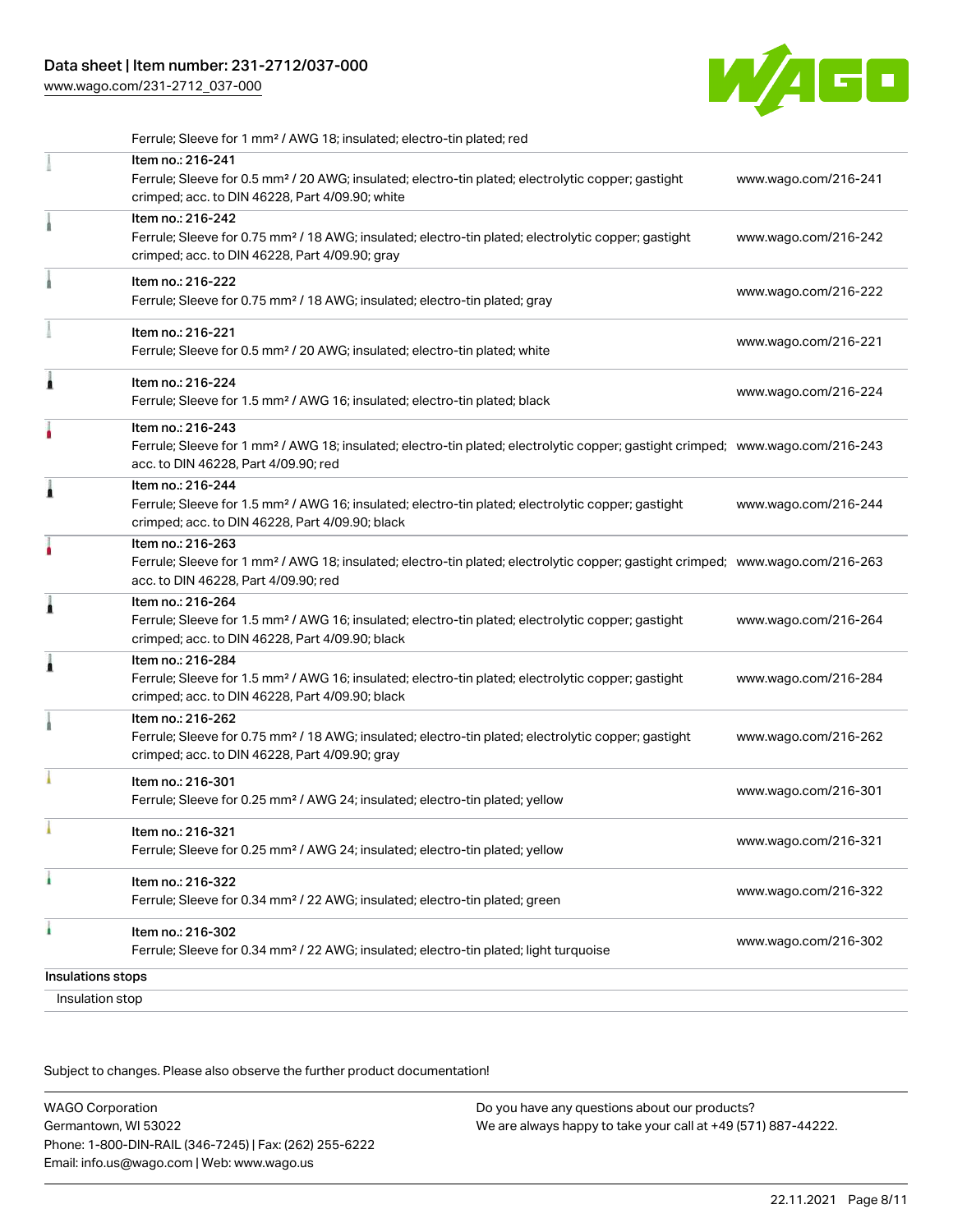

[www.wago.com/231-673](http://www.wago.com/231-673)



Item no.: 231-673 Insulation stop; 0.08-0.2 mm² / 0.2 mm² "s"; white

|                               | Item no.: 231-674<br>Insulation stop; 0.25 - 0.5 mm <sup>2</sup> ; light gray                                                                                                                  |            |               | www.wago.com/231-674 |
|-------------------------------|------------------------------------------------------------------------------------------------------------------------------------------------------------------------------------------------|------------|---------------|----------------------|
|                               | Item no.: 231-675<br>Insulation stop; 0.75 - 1 mm <sup>2</sup> ; dark gray                                                                                                                     |            |               | www.wago.com/231-675 |
| <b>Testing accessories</b>    |                                                                                                                                                                                                |            |               |                      |
| Testing accessories           |                                                                                                                                                                                                |            |               |                      |
|                               | Item no.: 231-662<br>Test plugs for female connectors; for 7.5 mm and 7.62 mm pin spacing; 2,50 mm <sup>2</sup> ; light gray                                                                   |            |               | www.wago.com/231-662 |
| <b>Marking accessories</b>    |                                                                                                                                                                                                |            |               |                      |
| Marking strip                 |                                                                                                                                                                                                |            |               |                      |
|                               | Item no.: 210-331/762-202<br>Marking strips; as a DIN A4 sheet; MARKED; 1-16 (100x); Height of marker strip: 2.3 mm/0.091 in; Strip<br>length 182 mm; Horizontal marking; Self-adhesive; white |            | /762-202      | www.wago.com/210-331 |
|                               | Item no.: 210-332/762-020<br>Marking strips; as a DIN A4 sheet; MARKED; 1-20 (80x); Height of marker strip: 3 mm; Strip length 182<br>mm; Horizontal marking; Self-adhesive; white             |            | /762-020      | www.wago.com/210-332 |
| Downloads                     |                                                                                                                                                                                                |            |               |                      |
| Documentation                 |                                                                                                                                                                                                |            |               |                      |
| <b>Additional Information</b> |                                                                                                                                                                                                |            |               |                      |
| <b>Technical explanations</b> |                                                                                                                                                                                                | 2019 Apr 3 | pdf<br>2.0 MB | Download             |

## CAD files

| CAD data                                                                          |     |          |
|-----------------------------------------------------------------------------------|-----|----------|
| 2D/3D Models 231-2712/037-000                                                     | URL | Download |
| CAE data                                                                          |     |          |
| EPLAN Data Portal 231-2712/037-000                                                | URL | Download |
| ZUKEN Portal 231-2712/037-000                                                     | URL | Download |
| Ouklast to alconomic Disponsible absolute that funtion was dust depression to the |     |          |

Subject to changes. Please also observe the further product documentation!

WAGO Corporation Germantown, WI 53022 Phone: 1-800-DIN-RAIL (346-7245) | Fax: (262) 255-6222 Email: info.us@wago.com | Web: www.wago.us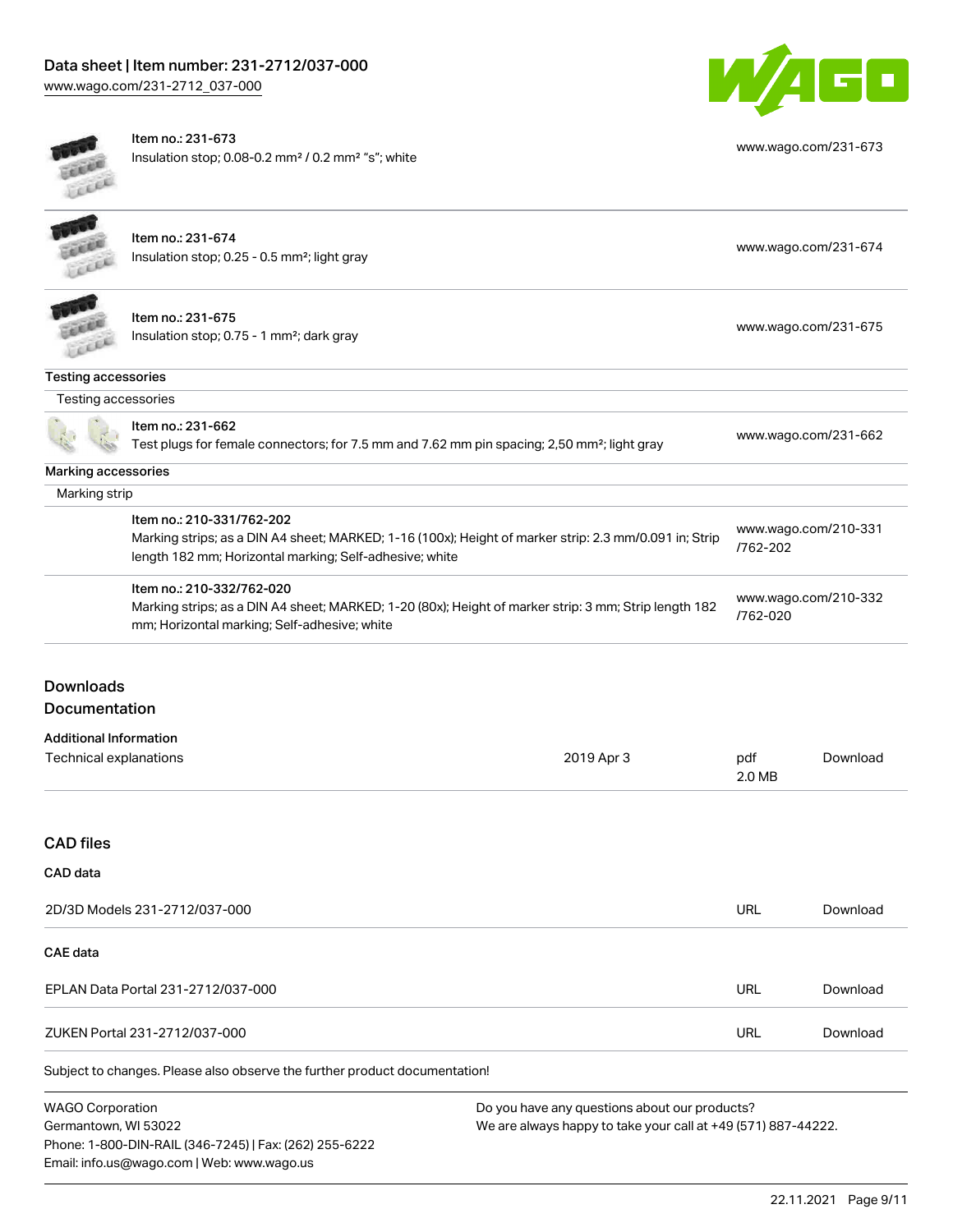

EPLAN Data Portal 231-2712/037-000 URL [Download](https://www.wago.com/global/d/EPLAN_URLS_231-2712_037-000)

## Environmental Product Compliance

## Compliance Search

| Environmental Product Compliance 231-2712/037-000                                                      | URL | Download |
|--------------------------------------------------------------------------------------------------------|-----|----------|
| 2-conductor female connector; Push-in CAGE CLAMP <sup>®</sup> ; 2.5 mm <sup>2</sup> ; Pin spacing 7.62 |     |          |
| mm; 12-pole; Lateral locking levers; 2,50 mm <sup>2</sup> ; orange                                     |     |          |

#### Installation Notes

Conductor termination

Operating Push-in CAGE CLAMP® is easy, fast and identical to that of CAGE CLAMP®. The screwdriver is fully inserted into the operating slot, holding Push-in CAGE CLAMP® open. After the conductor has been inserted into the clamping unit and the screwdriver been withdrawn, the conductor is clamped safely. Solid and fine-stranded conductors < 0.5 mm² (20 AWG) are terminated and removed using a screwdriver.

#### Conductor termination

Subject to changes. Please also observe the further product documentation!

WAGO Corporation Germantown, WI 53022 Phone: 1-800-DIN-RAIL (346-7245) | Fax: (262) 255-6222 Email: info.us@wago.com | Web: www.wago.us